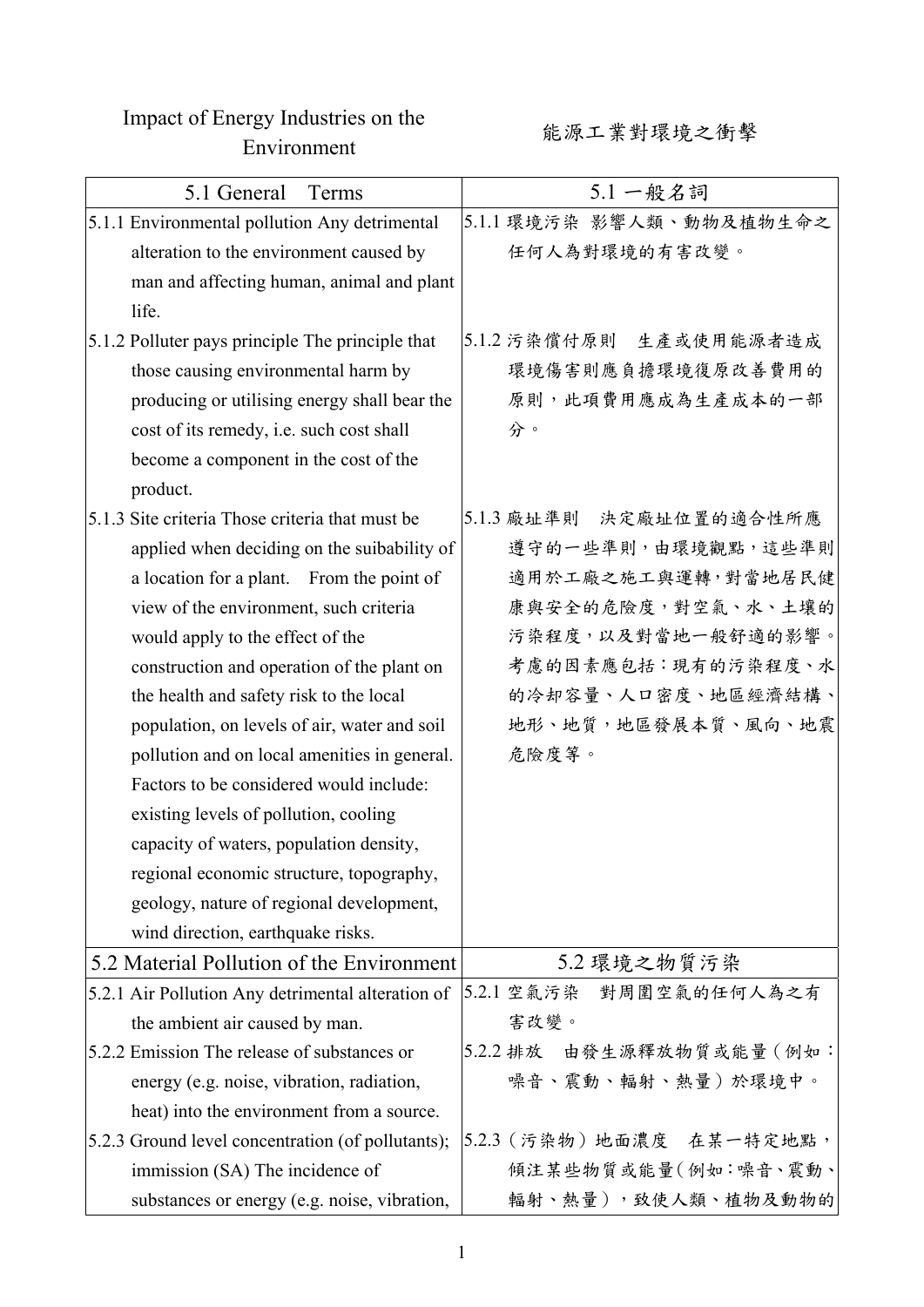| radiation, heat) in a specified place,             | 環境條件遭受有害的改變。               |
|----------------------------------------------------|----------------------------|
| whereby environmental conditions for man,          |                            |
| plants and animals become detrimentally            |                            |
| altered.                                           |                            |
| 5.2.4 Pollution source; pollution emitter Plant or | 5.2.4 污染源;污染排放源 釋放某些物質或能   |
| equipment that releases substances or              | 量(例如:噪音、震動、輻射、熱量)進         |
| energy (e.g. noise, vibration, radiation,          | 入環境的工廠或設備。                 |
| heat) into the environment.                        |                            |
| 5.2.5 Emission point; point source A point at      | 5.2.5 排放點;點源 釋放某些物質或能量進入   |
| which substances or energy are released            | 環境的源始點。                    |
| into the environment.                              |                            |
| 5.2.6 Emission standard A level of emission that   | 5.2.6排放標準 按照法律規定,不得超過的排    |
| under the law may not be exceeded.                 | 放水準。                       |
| 5.2.7 Ambient air (water etc.) quality standard;   | 5.2.7 周圍空氣 (水) 品質標準 按法律規定, |
| immission standard (SA) A level of                 | 周圍空氣 (水)必須維持的品質水準。         |
| ambient air (water, etc.) quality that under       |                            |
| the law must be maintained.                        |                            |
| 5.2.8 TLV (threshold limit value) at place of      | 5.2.8 工作場所限閥值(TLV);職業性限閥值; |
| work; occupational) TLV; MAC(maximum               | 工作場所最大容許濃度 (MAC);職業        |
| allowable concentration ) at place of work;        | 性最大容許濃度 作業環境空氣中某一          |
| occupational MAC The maximum                       | 污染物對作業人員每日8小時連續曝露          |
| allowable concentration of air polluting           | 而不致於損害其健康的最大容許濃度。          |
| substances that, in continued and generally        |                            |
| daily 8-hour impact on the human                   |                            |
| organism, is not damaging to health.               |                            |
| 5.2.9 TLV(threshold limit value) in the free       | 5.2.9 自由環境限閥值;自由環境最大容許濃度   |
| environment; MAC(maximum allowable                 | 在自由環境內,空氣中污染物在特定期間         |
| concentration) in the free environment The         | 與頻次下,不致於對某地區的人類、動物         |
| maximum concentration of air polluting             | 及植物造成損害的最大容許濃度。            |
| substances in the free environment whose           |                            |
| impact when of specified duration and              |                            |
| frequency is not objectionable to man,             |                            |
| fauna and flora.                                   |                            |
| 5.2.10 Instantaneous concentration Regional        | 5.2.10 瞬間濃度 地區性周圍污染物在某一特   |
| ambient pollutant concentration at a               | 定瞬間的濃度。                    |
| specified point in time.                           |                            |
| 5.2.11 Air pollutants Substances that              | 5.2.11 空氣污染物 使空氣的自然成分發生有   |
| detrimentally alter the natural composition        | 害改變的物質。                    |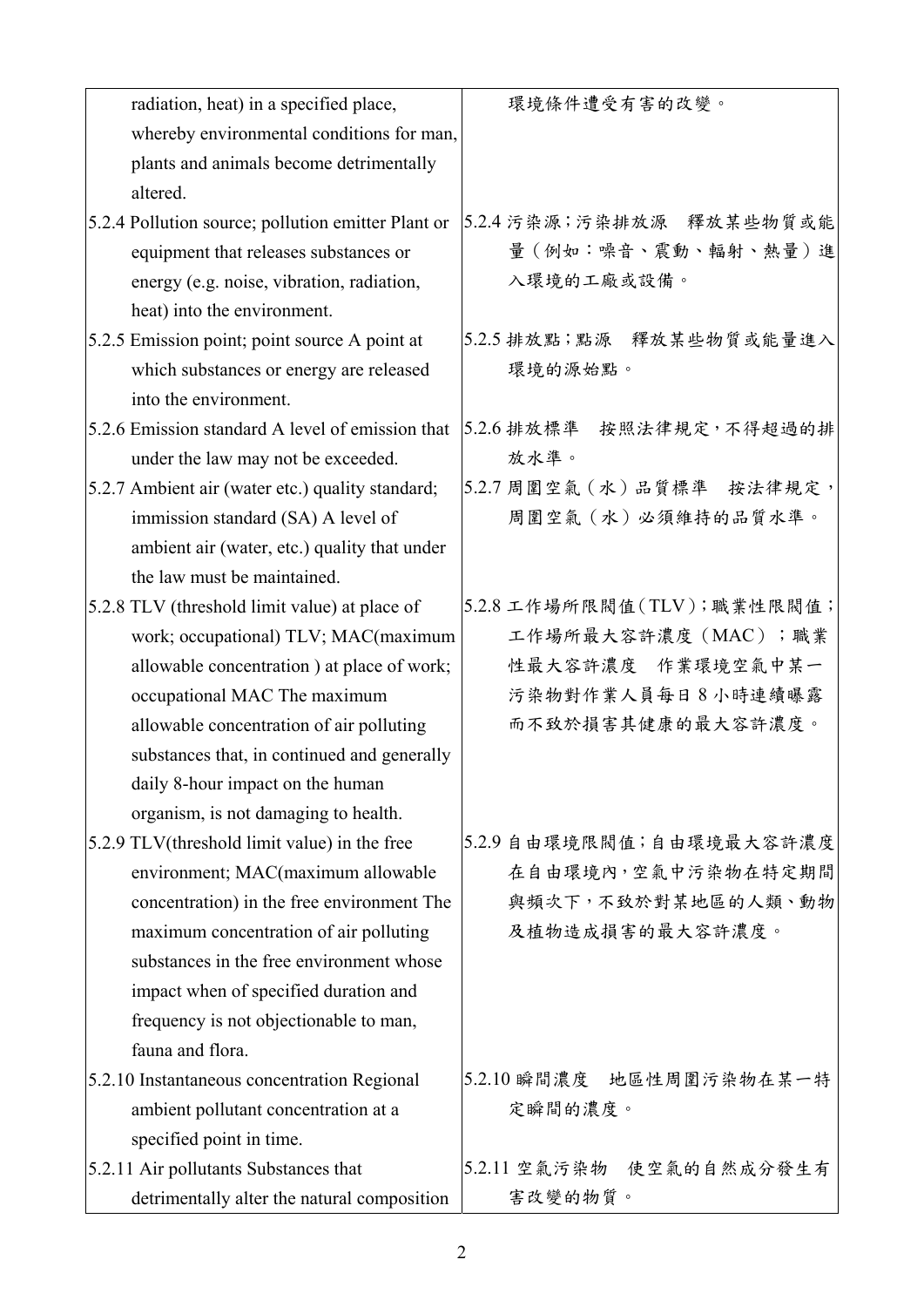| of the air.                                       |                                                                            |
|---------------------------------------------------|----------------------------------------------------------------------------|
| 5.2.12 Exhaust; waste gases Gases vented to       | 5.2.12排氣;廢氣 由固定的工廠、器具、以                                                    |
| atmosphere by stationary plant and                | 及由內燃機推動的車輛所排入大氣中的                                                          |
| appliances and by internal combustion             | 氣體。                                                                        |
| engine driven vehicles.                           |                                                                            |
| 5.2.13 Gaseous combustion products; flue gases    | 5.2.13 氣態的燃燒產物;煙道氣 在燃燒的過                                                   |
| Gases that arise in combustion processes.         | 程中產生的氣體。                                                                   |
| 5.2.14 Fumes A concentration of solid and liquid  | 5.2.14 薰煙 在一氣態載體中,含有濃密的固                                                   |
| particles, and visble gases in a carrier gas.     | 態與液態粒子以及可見的氣體。                                                             |
|                                                   | 5.2.15 Steam-laden emissions; mists; plumes Air, 5.2.15 充氣排放;霧氣;煙柱 由工業製造程  |
| supersaturated with water vapour and often        | 序排出充满飽和水蒸汽且常含有固態、液                                                         |
| containing solid, liquid or gaseous               | 態、或氣態污染物的空氣。                                                               |
| contaminants, that is vented from industrial      |                                                                            |
| processes.                                        |                                                                            |
| 5.2.16 Dust Solid particulate matter in disperse  | 5.2.16 塵埃 分散在氣態載體中的固態微粒。                                                   |
| phase in a carrier gas.                           |                                                                            |
|                                                   | 5.2.17 Dust content The mass or number of solid  5.2.17 含塵量 分散在單位體積的氣態載體中  |
| particles dispersed in unit volume of carrier     | 之固態粒子數目或質量。。                                                               |
| gas.                                              |                                                                            |
| 5.2.18 Soot Fine-grained particulate amorphous    | 5.2.18 煤煙 不完全燃燒所產生的非結晶形                                                    |
| carbon occurring as the result of incomplete      | 碳之微細粒子。                                                                    |
| combustion.                                       |                                                                            |
| 5.2.19 Smog A concentration of air pollutants     | 5.2.19 煙霧 在特殊氣象條件下, 光化學來源                                                  |
| occurring under particular meteorological         | 產生的濃度空氣污染物。                                                                |
| conditions, generally of photo-chemical           |                                                                            |
| origin.                                           |                                                                            |
| 5.2.20 Aerosols Suspended particles colloidally   | 5.2.20 氣態懸膠體<br>分散在氣態媒介中的膠狀                                                |
| dispersed in a gaseous medium.                    | 懸浮粒子。                                                                      |
| 5.2.21 Plume-rise The difference between the      | 5.2.21 煙柱高度 由於熱與動力產生的浮力作                                                   |
| height of the emission point and the height       | 用,因而引起排放點高度與煙柱上升高度                                                         |
| to which the emissions rise due to                | 間的差值。                                                                      |
| thermally or kinetically induced buoyancy.        |                                                                            |
|                                                   | 5.2.22 Water pollution Any detrimental alteration 5.2.22 水污染 地面水、地下水、或海洋環境 |
| of surface waters, underground waters or          | 因任何人為之有害改變。                                                                |
| the marine environment caused by man.             |                                                                            |
| 5.2.23 Water pollutants Solid, liquid and gaseous | 5.2.23 水污染物 使水的天然條件遭受有害改                                                   |
| substances that detrimentally alter the           | 變的物質(固態、液態、或氣態)。                                                           |
| natural condition of waters.                      |                                                                            |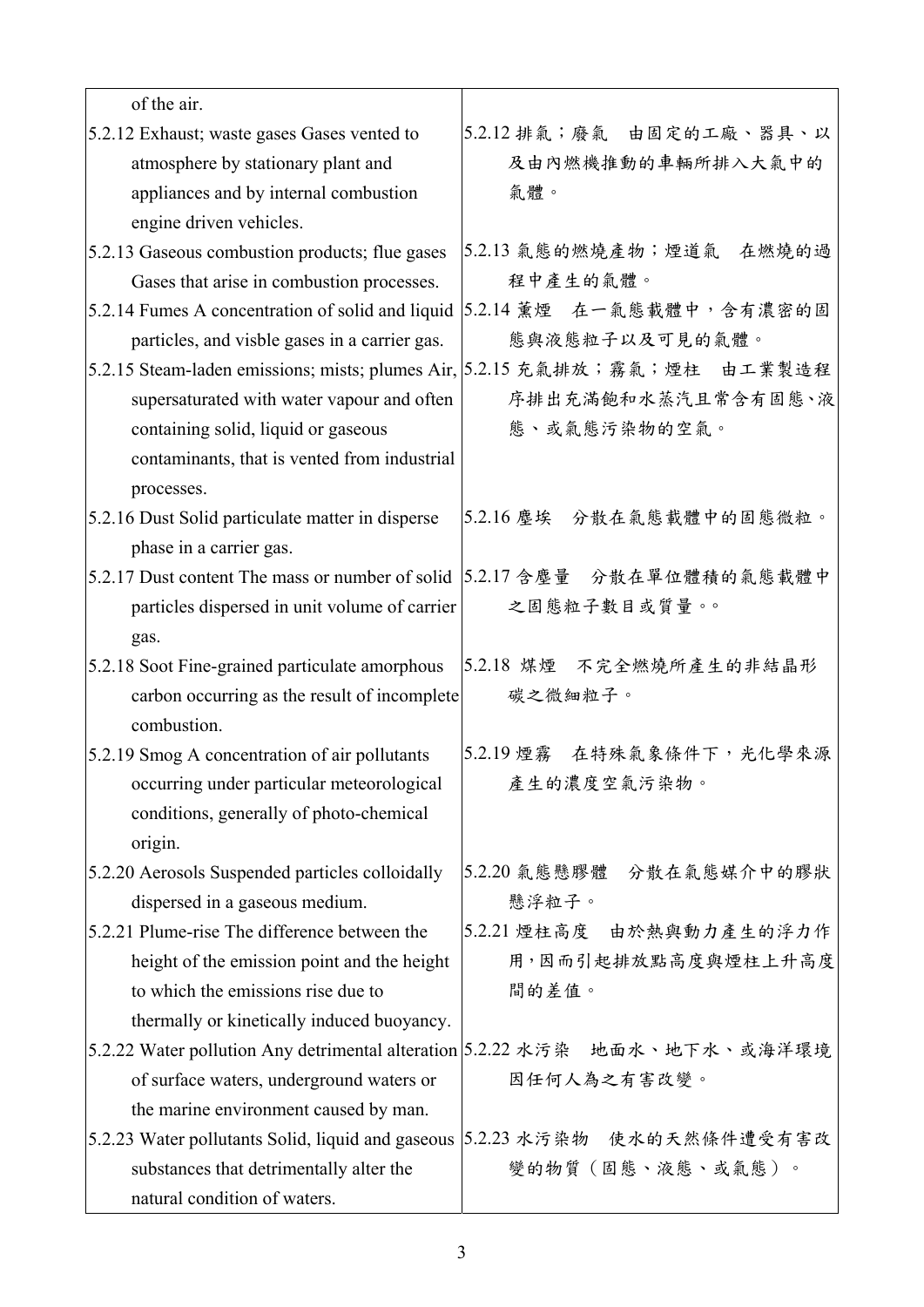| 5.2.24 Aqueous effluent Water discharged after                            | 5.2.24排水 經家庭或工商業使用後排出的                                                       |
|---------------------------------------------------------------------------|------------------------------------------------------------------------------|
| use by households, trade or industry, also                                | 水,亦包括自工業區流出受污染的雨水。                                                           |
| polluted rainwater from an inhabited area.                                |                                                                              |
| 5.2.25 Initial level of water pollution The                               | 5.2.25 水污染的原先水準 原先已遭受物質污                                                     |
| material and thermal pollution of water                                   | 染與熱污染的用水。                                                                    |
| prior to the use under consideration.                                     |                                                                              |
| 5.2.26 Water quality The classification of surface 5.2.26 水質              | 地面水按其受污染的程度而劃分                                                               |
| waters categorising their degree of                                       | 類別。                                                                          |
| pollution.                                                                |                                                                              |
| 5.2.27 Turbid water Colloid disperse systems in                           | 5.2.27 濁水 含有膠狀擴散狀態的水。                                                        |
| water.                                                                    |                                                                              |
| 5.2.28 Land pollution; soil pollution Any                                 | 5.2.28 土地污染;土壤污染 土地或土壤遭受任                                                    |
| detrimental alteration to land or soil caused                             | 何人為之有害改變。                                                                    |
| by man.                                                                   |                                                                              |
| 5.2.29 Land pollutants; soil pollutants Solid,                            | 5.2.29 土地污染物;土壤污染物 使土地或土                                                     |
| liquid and gaseous substances that                                        | 壤遭受有害改變之固態、液態、或氣態物                                                           |
| detrimentally alter the natural condition of                              | 質。                                                                           |
| the soil or land.                                                         |                                                                              |
| 5.2.30 Contaminant fall-out; fall-out; deposition                         | 5.2.30 污染落塵;落塵;沉積 大氣中污染物                                                     |
| The quantity of polluting material                                        | 每單位時間所沉積於單位面積上的數量。                                                           |
| precipitated from the atmosphere per unit                                 |                                                                              |
| area per unit time.                                                       |                                                                              |
| 5.2.31 Wash-out; atmospheric scrubbing The                                | 5.2.31 沖洗;大氣清洗作用 空中污染物隨天                                                     |
| cleansing of the atmosphere by natural                                    | 然雨雪沉降於地面上,使大氣獲得清洗的                                                           |
| precipitation (rain or snow) entraining                                   | 作用。                                                                          |
| airborn contaminants to the surface of the                                |                                                                              |
| earth.                                                                    |                                                                              |
|                                                                           | 5.2.32 Usable by-products; usable waste products 5.2.32 可用副產品;可用廢產品    固態或液態 |
| Solid or liquid, storable, residual materials                             | 可貯存之殘餘物料,與原產品規格不完全                                                           |
| of varying consistencies to which a value                                 | 一致,但仍具有使用價值者。                                                                |
| can be attached.                                                          |                                                                              |
| 5.2.33 Combustion residue; ash Inert or unburned 5.2.33 燃燒殘餘物;灰燼 燃燒後仍遺留的隋 |                                                                              |
| matter remaining after a process of                                       | 性或不燃性物質。                                                                     |
| combustion.                                                               |                                                                              |
| 5.3 Thermal Pollution of the Environment                                  | 5.3 環境之熱污染                                                                   |
| 5.3.1 Waste heat Heat energy that has not been                            | 5.3.1 廢熱 工業熱製造程序中,未曾加以利用                                                     |
| utilised an industrial thermal process and is                             | 而排放於周圍空氣、土壤、或水中的熱                                                            |
| released to the surrounding air, soil or                                  | 能。                                                                           |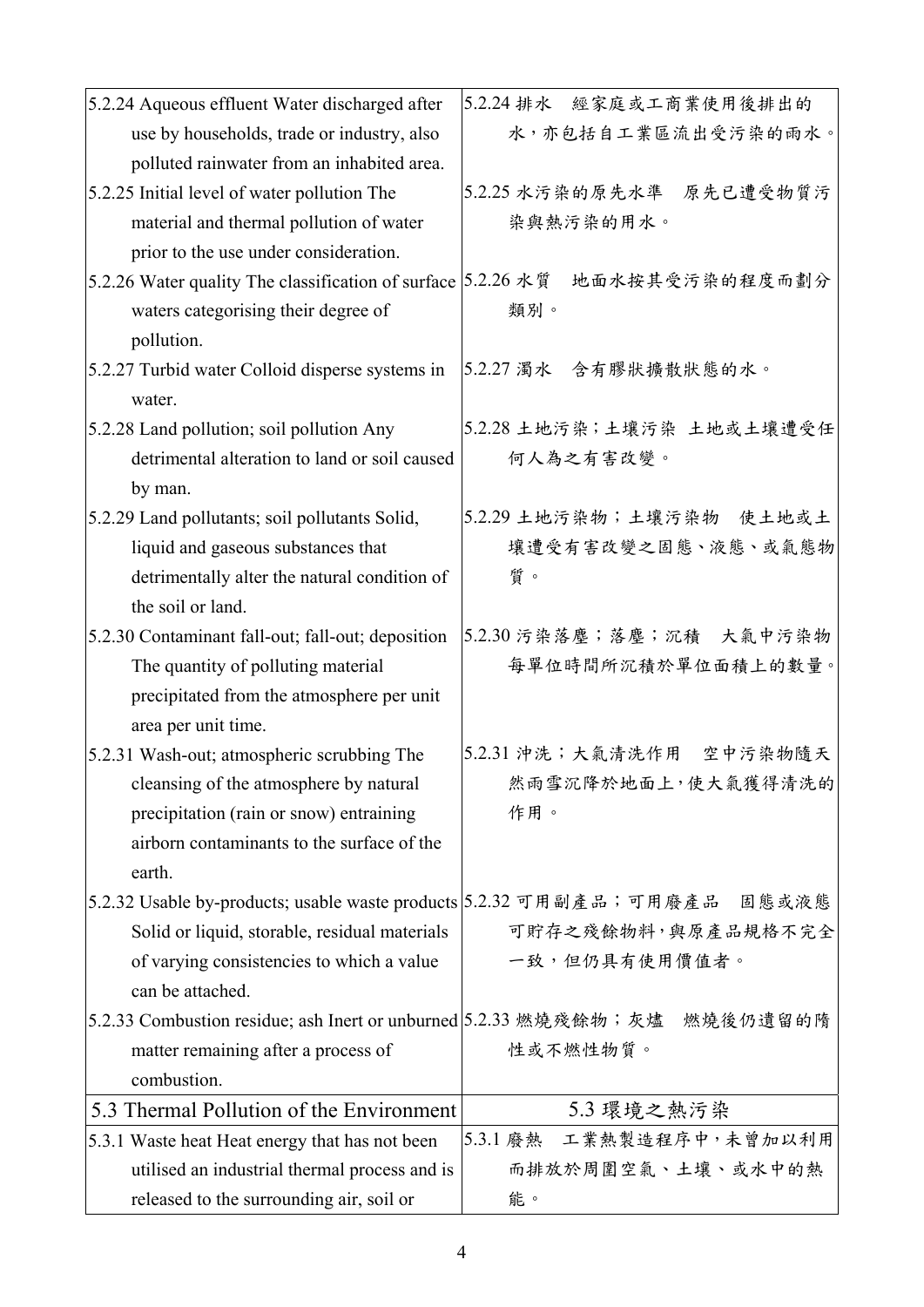| waters.                                                                     |            |              |                           |
|-----------------------------------------------------------------------------|------------|--------------|---------------------------|
| 5.3.2 Thermal load The waste heat absorbed by                               |            |              | 5.3.2 熱負載 由水、土壤或空氣吸收的廢熱。  |
| waters, soil or the atmosphere.                                             |            |              |                           |
| 5.3.3 Temperature rise; incremental heating The                             |            |              | 5.3.3 温升; 遞進熱量 冷却系統中冷却媒介的 |
| difference between the outlet and inlet                                     |            | 出口與入口溫度間之差額。 |                           |
| temperatures of the cooling medium in a                                     |            |              |                           |
| cooling system.                                                             |            |              |                           |
| 5.3.4 Heat load plan A plan of existing and future 5.3.4 熱負載計畫 為維持生物平衡,現在或將 |            |              |                           |
| thermal loading of waters, soil or the                                      |            |              | 來之水、土壤、空氣的熱負載之計畫。         |
| atmosphere so as to maintain biological                                     |            |              |                           |
| equilibrium.                                                                |            |              |                           |
| 5.4 Noise Pollution of the Environment                                      |            | 5.4 環境之噪音污染  |                           |
| 5.4.1 Sound pressure level The logarithm of the                             | 5.4.1 音壓水準 |              | 在能聽度的低限區域內,有              |
| ratio of effective sound pressure to                                        |            |              | 效音壓與參考音壓間比率的對數值。          |
| reference sound pressure (in the region of                                  |            |              | 在英語國家,音壓水準的單位為「分貝」,       |
| the threshold of audibility). In                                            |            |              | 即該音壓與參考音壓之比率對數值之二         |
| English-speaking countries the unit of                                      | 十倍。        |              |                           |
| sound pressure level is the decibel which is                                |            |              |                           |
| defined as 20 times the logarithm of the                                    |            |              |                           |
| ratio of the sound pressure in question to                                  |            |              |                           |
| the reference sound pressure.                                               |            |              |                           |
| 5.4.2 Sound pressure spectrum The sound                                     |            |              | 5.4.2 音壓譜 音壓水準繪製為頻率函數的圖   |
| pressure level plotted as a function of                                     | 表。         |              |                           |
| frequency.                                                                  |            |              |                           |
| 5.4.3 Sound source; noise source Any solid,                                 |            |              | 5.4.3 音源 任何能以成音頻率震動的固態、液  |
| liquid or gaseous system or medium able to                                  |            | 熊、或氣熊之系統或媒介。 |                           |
| vibrate in the range of audible frequencies.                                |            |              |                           |
| 5.4.4 The metered and weighted sound pressure                               |            |              | 5.4.4 噪音劑量 在某一特定地點之某一特定   |
| level at a specific place over a specific                                   |            |              | 時段內,所計測與衡量的音壓水準。          |
| period of time.                                                             |            |              | (註)本名詞尚無正確的簡單名詞,「噪        |
| Note. There is no exact English equivalent                                  |            |              | 音劑量   或「噪音傾注水準   或可用以表    |
| for this term. The terms "noise dose" or                                    |            |              | 達本名詞之內涵,但其使用應加以明確的        |
| "noise immission level" may convey the                                      | 定義。        |              |                           |
| meaning of this term in certain contexts,                                   |            |              |                           |
| but where precision is required the term                                    |            |              |                           |
| used should be defined, as certain                                          |            |              |                           |
| commonly employed terms do not yet have                                     |            |              |                           |
| established definitions.                                                    |            |              |                           |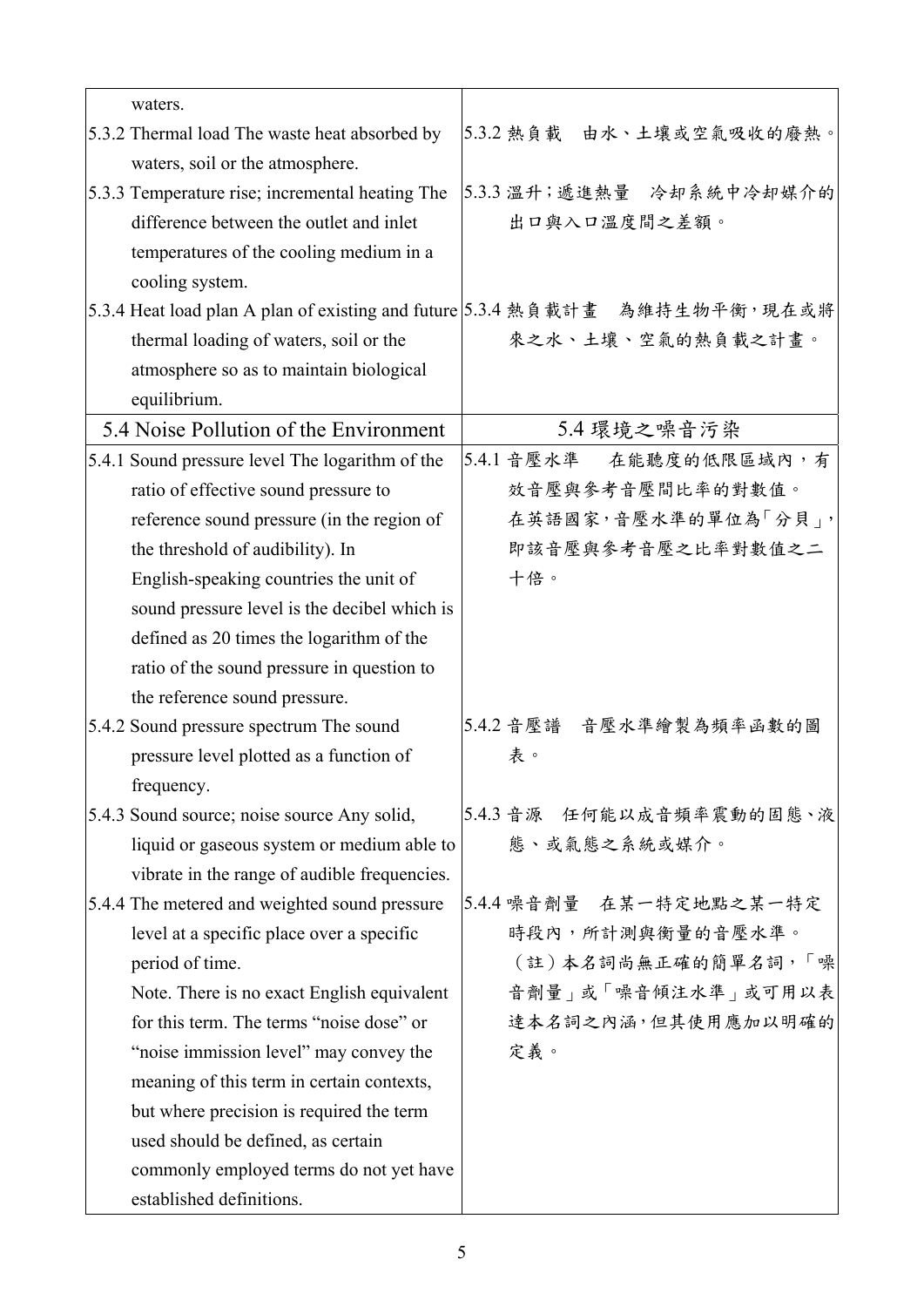| 5.5 Radioactive Pollution of the                | 5.5 環境之放射性污染                 |
|-------------------------------------------------|------------------------------|
| Environment                                     |                              |
| 5.5.1 The incidence of man-made or natural      | 5.5.1 人為或天然的游離輻射對個人、羣體、或     |
| ionizing radiation on persons, groups of the    | 全人口的入射。按不精確的說法,「曝露」          |
| population or the whole population. The         | 一詞可表達本名詞所代表的意義,但宜謹           |
| word "exposure" may convey the meaning          | 慎使用,以免與4.5.5 所解釋的「曝露」        |
| of this term when used in a loose sense, but    | 定義相混淆。                       |
| care should be taken not to confuse this        |                              |
| meaning with the precise meaning of the         |                              |
| term exposure as defined in 4.5.5               |                              |
| 5.5.2 Ionizing radiation See definition 4.5.17. | 5.5.2 游離輻射 請參閱 4.5.17 定義。    |
| 5.5.3 Maximum permissible concentration See     | 5.5.3 最大容許濃度 請參閱 4.5.20 定義。  |
| definition 4.5.20.                              |                              |
| 5.5.4 Dose See definition 4.5.2.                | 5.5.4 劑量 請參閱 4.5.2 定義。       |
| 5.5.5 Dose equivalent See definition 4.5.7.     | 5.5.5 等效劑量 請參閱 4.5.7 定義。     |
| 5.5.6 Quality factor A factor depending on the  | 5.5.6 射質因數 請參閱 4.5.6 定義。     |
| linear energy transfer in water of primary or   |                              |
| secondary charged particles, by which           |                              |
| absorbed dose is multiplied to obtain,          |                              |
| according to practice in the field of           |                              |
| radiation protection, an evaluation on a        |                              |
| common scale, for all ionizing radiations,      |                              |
| of the irradiation incurred by exposed          |                              |
| persons.                                        |                              |
| 5.5.7 Maximum permissible dose equivalent       | 5.5.7 最大容許等效劑量 請參閱 4.5.8 定義。 |
| (MPDE) See definition 4.5.8.                    |                              |
| 5.5.8 Population dose A measure of the total    | 5.5.8 人口劑量 一地人口中,人體全身或特定     |
| exposure of the whole body or a specified       | 器官以等效劑量表示的總曝露之度量,人           |
| organ of a population or people in terms of     | 口劑量以侖目表示之。                   |
| dose equivalent.                                | (註)本名詞的完整定義請參閱國際輻射           |
| The population dose is given in rems.           | 防護委員會第22號出版物。                |
| Note. For a fuller definition see:              |                              |
| Publication No.22 of the International          |                              |
| Commission on Radiological Protection.          |                              |
| 5.5.9 Group/sub-population collective dose A    | 5.5.9 羣體或部分人口集合劑量 請參閱 4.5.11 |
| component of the population dose (see           | 定義。                          |
| 5.5.8 above) related to a given                 |                              |
| sub-population, which, for some purposes,       |                              |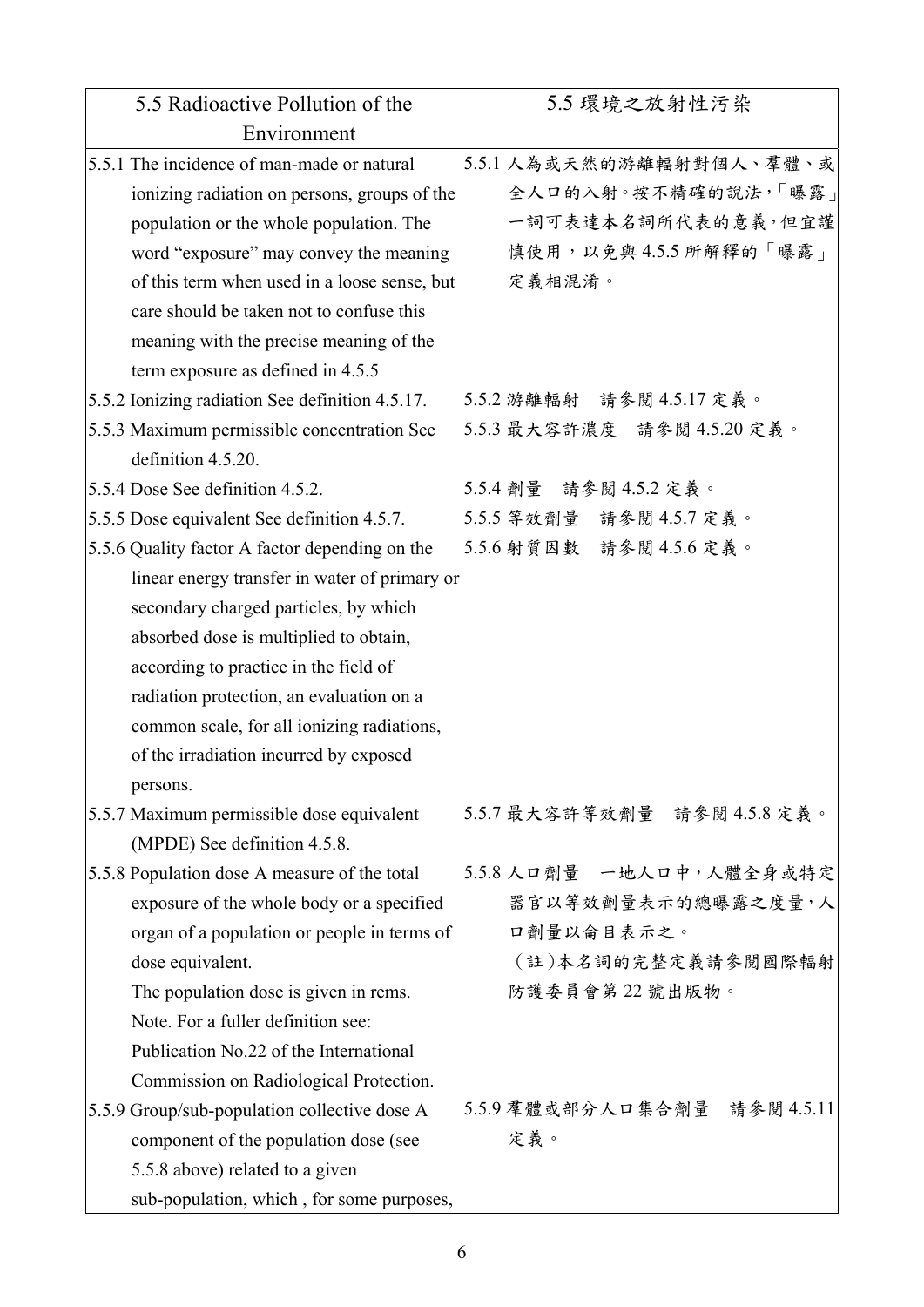| msy be the population of a country or            |                             |
|--------------------------------------------------|-----------------------------|
| region. The group/sub-population collective      |                             |
| doses is measured in rems.                       |                             |
| 5.5.10 Intake See definition 4.5.16.             | 5.5.10 攝入 請參閱 4.5.16 定義。    |
| 5.5.11 Radioactive fall-out The deposition upon  | 5.5.11 放射性落塵 請參閱 4.5.12 定義。 |
| the surface of the earth or radioactive          |                             |
| substances from the explosion of a nuclear       |                             |
| device or from their accidental release.         |                             |
| 5.5.12 Radioactive waste See definition 4.6.1.   | 5.5.12 放射性廢料 請參閱 4.6.1 定義。  |
| 5.6 Topographical Impact on the                  | 5.6 環境之地形衝擊                 |
| Environment                                      |                             |
| 5.6.1 Acquisition of land The acquisition of any | 5.6.1 土地的取得 經由合約、強制力的運用、    |
| right or interest in land (including land        | 或經由中央政府、公立或地方主管機關、          |
| covered by buildings, trees or water)            | 國營工業、或經任何其他個人、法人組織          |
| whether by agreement or by the exercise of       | 或公司,以取得土地上任何權利或利益           |
| compulsory powers and whether by the             | (包括土地上的建築物、樹木或水)            |
| Crown, a public or local authority,              | 開採權或特許權為特殊型式的土地取            |
| nationalized industry or any other person,       | 得,可經由合約使營運者獲得租用或特許          |
| corporate or incorporate. A concession is a      | 以探勘及開採礦藏。                   |
| special case of the acquisition of land,         |                             |
| whereby a lease or licence is granted by         |                             |
| agreement to operators to prospect for and       |                             |
| work mineral deposits.                           |                             |
| 5.6.2 Land disturbance; land degradation The     | 5.6.2 土地侵擾;土地惡化 在未經損害的土地    |
| destructive working of, or dumping on,           | 上傾倒或進行破壞性工作,特別指露天採          |
| unspoilt land, with particular reference to      | 礦活動。                        |
| surface mining activities.                       |                             |
| 5.6.3 Rehabilitation (of land and waters) The    | 5.6.3 (土地與水的)地力重建 完成能源目的    |
| conversion of surface areas (lands and           | 之商業利用之後,將地層表面(土地與水)         |
| waters), after their commercial utilisation      | 轉為商業上可用之土地、森林、與水或其          |
| for energy purposes is completed, to             | 他使用目的,包括開墾與隨後的復耕。           |
| commercially useful lands, forests and           |                             |
| waters or to other useful purposes. This         |                             |
| comprises reclamation and subsequent             |                             |
| recultivation.                                   |                             |
| 5.6.4 Reclamation (for land and waters)          | 5.6.4 (土地與水的)開墾 促使先前用於能源    |
| Measures taken to render surface areas           | 目的之地層表面(土地與水)適合於復耕          |
| (lands and waters), formerly utilised for        | 的各種措施。                      |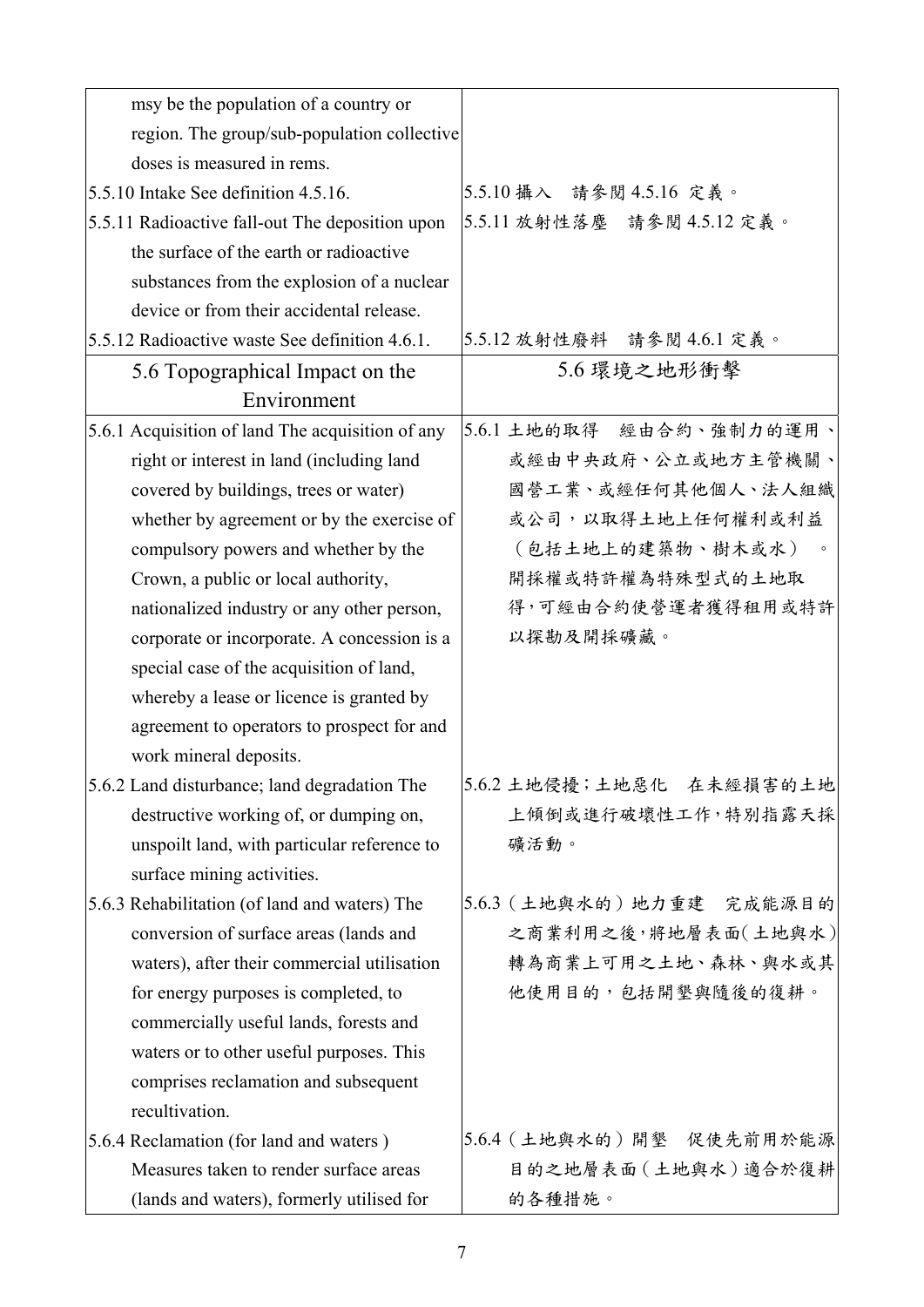| energy purposes, fit for recultivation.                               |                             |
|-----------------------------------------------------------------------|-----------------------------|
| 5.6.5 Recultivation Measures taken to ensure the                      | 5.6.5 復耕 為使新生地能永久生產利用所採     |
| permanent and productive utilisation of                               | 取的各種措施。                     |
| reclaimed areas.                                                      |                             |
| 5.6.6 Controlled dumping The properly regulated 5.6.6 傾卸管制 適當管制的廢物堆積。 |                             |
| deposition of waste products.                                         |                             |
| 5.7 Additional Terms                                                  | 5.7 增訂名詞                    |
| 5.7.1 Subsidence Relative to underground                              | 就地下採礦而言,下陷即礦區經開<br>5.7.1 下陷 |
| mining, subsidence is a sinking into the                              | 採後之地面下陷。採礦後由於留下了空           |
| area that has been mined. The void left after                         | 間,造成岩層間結構不穩定,導致岩石崩          |
| the extraction of the mined material often                            | 坍落入空處,並造成地面下陷。              |
| produces a condition of instability within                            | 上述現象亦可能因礦坑中遺留之支柱無           |
| the rock structure leading to collapse of the                         | 法長久承受負荷,故經常在停止採礦長時          |
| overlying rock into the void and possible                             | 間後發生。下陷亦可能因開發地熱能或開          |
| ultimate surface subsidence. This may                                 | 採油氣使得地下壓力減低而造成。             |
| occur when the pillars or supports left in                            |                             |
| the ground are no longer able to carry the                            |                             |
| overburden weight. The sequence described                             |                             |
| may occur long after the cessation of                                 |                             |
| mining. Subsidence may also result from                               |                             |
| release of subterranean pressure in                                   |                             |
| connection with gas recovery or geothermal                            |                             |
| energy exploitation.                                                  |                             |
| 5.7.2 Carbon dioxide greenhouse effect Carbon                         | 5.7.2 二氧化碳溫室效應 二氧化碳幾可容可     |
| dioxide, being nearly transparent to visible                          | 見光透過,却可作為紅外線輻射之吸收           |
| light but an absorber of infrared radiation                           | 體,尤其是波長在 12~18 微米 (μm)時,    |
| especially at wavelengths between 12 and                              | 具單向過濾的特性,容許進入之可見光單          |
| 18 microns, behaves as a one-way filter                               | 向穿過,但阻止反方向外離之紅外線輻射          |
| allowing incoming visible light to pass                               | 通過。                         |
| through in one direction but preventing the                           | (註)二氧化碳之單向過濾效應,空氣中          |
| outgoing infrared radiation from passing in                           | 其他組成成份如氮氧化物亦有此特性但           |
| the opposite direction.                                               | 程度較低,其吸收大氣中之過量紅外線輻          |
| Note This one-way filtering effect of                                 | 射,作用如同溫室一樣,能增加地面之溫          |
| carbon dioxide, exercised also to a less                              | 度。參見7.1.20。                 |
| significant degree by other constituents of                           |                             |
| the air, e.g. oxides of nitrogen, by trapping                         |                             |
| an excess of the infrared radiation in the                            |                             |
| atmosphere, acts in the manner of a                                   |                             |